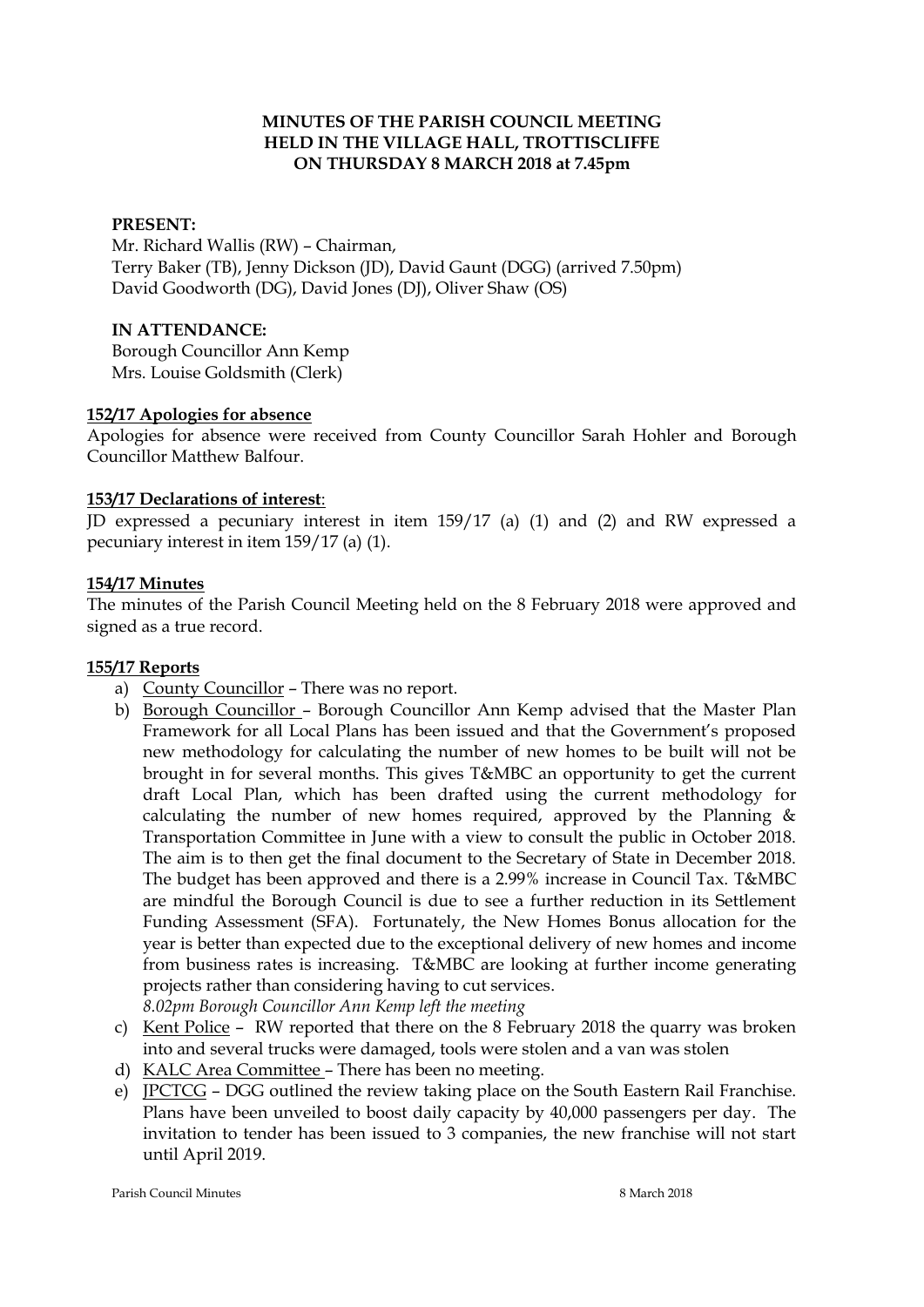- f) Parish Partnership Panel Unfortunately nobody was able to attend the meeting held on the 15 February 2018. The minutes of the meeting will be circulated. The Kent Police and Crime Commissioner, (Mr Matthew Scott), set out future aspirations and priorities for Kent Police and advised of a number of new initiatives planned to recruit additional officers. Mr Scott confirmed that an investment in 200 extra officers would mean more would be allocated to community policing. Particular reference was made to initiatives supporting vulnerable people and one of Mr Scott's priorities is to make sure that those with mental health issues who come into contact with the police have access to the right support.
- g) Trosley Liaison Group There has been no meeting. The next meeting will be held on the 8 May 2018.
- h) Village Hall Committee DJ reported that Alison Prountzos is now the Chairman of the Village Hall Committee.
- i) Tree Warden The Clerk has placed details about the next walk due to be held on Saturday 12 May 2018 on the website, noticeboards and in The Pilgrim.

## **156/17 Matters arising**

- a) Parish Plan/Emergency Plan RW and DG hope to circulate a draft Emergency Plan before the next meeting.
- b) T&MBC Call for Sites/Development of the Local Plan See 155/17 (b) overleaf.
- c) Progress with a Community Bid for The Plough Inn Members noted that the Trosley Heritage Group have put forward a draft business plan to the Plunkett Foundation and are currently working on the tender documents. A public meeting had been held the previous night and the Trosley Heritage Group are pleased with the levels of both financial and practical support for the project from both locals and people living outside the village. A further public meeting is due to be held on the 22 March 2018.
- d) Parish Council Website It was noted that the Clerk needs some support in developing a Parish Council website. It was agreed that to ensure the longevity of the design and maintenance of any website that it should be outsourced. The current platform provided by KCC is cumbersome and dated. It was suggested that it would be preferable to use a local person if possible to develop the website. The Clerk will investigate the options and will report back at the next meeting.
- e) Proposal to plant a permanent Christmas Tree on the village green Neil Moulton, Tree Warden has kindly suggested a number of suitable trees that could be planted on the green opposite The George as a permanent Christmas Tree. Members discussed these suggestions and on reflection agreed that a permanent tree could be detrimental to the street scene. DG agreed to investigate putting a tube in the ground which would make the erection of a Christmas Tree easier.
- f) General Data Protection Regulation The Clerk had circulated the NALC toolkit which gives useful guidance on how to tackle the requirements of the General Data Protection Regulation which will take effect in the UK from the 25 May 2018. The Clerk will be the Data Controller and must maintain a record of processing activities and consent must be obtained when holding personal data. A Data Protection Officer will need to be appointed. DGG kindly volunteered to do this role. Members were asked to look at the toolkit for further discussions at the next meeting.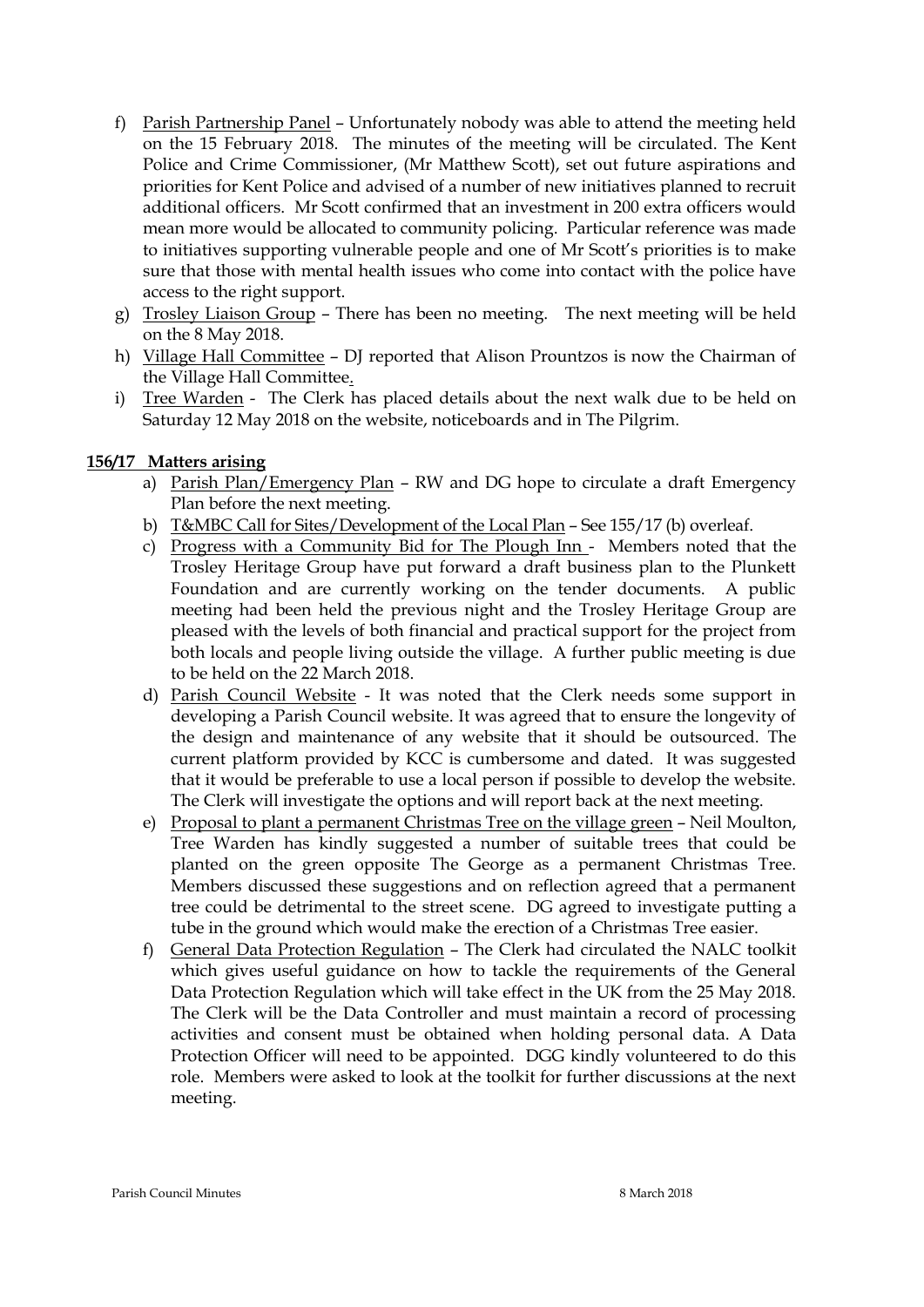#### **157/17 Finance & Policies**

Statement of payments to be made and income received

#### **Balances as at 8 March 2018**

| <b>National Savings Account:</b> | £1,692.64  |
|----------------------------------|------------|
| Nat West TPC TCC Account:        | £25,651.26 |
| Nat West TPC Reserve Account:    | £18,186.62 |
| Nat West TPC Current Account     | £ 199.43   |
| Less cheque 000166               | 50.00      |
|                                  | 149.43     |

## **Receipts:**

Nat West TPC TCC Account:

£963.11 - Reimbursement of electricity bills for 2017/18 from Trottiscliffe Tennis Club £2,500.00 - Contribution to the sinking fund for 2017/18 from Trottiscliffe Tennis Club

| <b>Cheques for signature TPC Current Account:</b> |                         |        |          |
|---------------------------------------------------|-------------------------|--------|----------|
| Supplier                                          | Description             | Cheque | Amount   |
|                                                   |                         | Number |          |
| Mrs L S Goldsmith                                 | (Salary 4 weeks)        |        |          |
|                                                   | $(08/02/18 - 08/03/18)$ | 000167 | £164.48  |
| <b>HMRC</b>                                       | (Clerks Tax)            | 000168 | £ 109.20 |
| Mrs L S Goldsmith                                 | (Clerks Expenses)       | 000169 | £104.78  |
| Viking                                            | (Stationery)            | 000170 | £121.13  |
| <b>KALC</b>                                       | (Training)              | 000171 | £ 72.00  |
| Total                                             |                         |        | £571.59  |

Transfer from TPC Reserve Account to TPC Current Account: £550.00

## **Cheques for signature TPC TCC Account:**

- a) Cheques for signature: The Chairman proposed that the cheques listed above be signed. Agreed
- b) Bank Mandate It was **resolved** that a banking relationship will be maintained with National Westminster Bank Plc and that authorised signatories in the current mandate be changed in accordance with the instructions in sections 5 and 6 of the new mandate.

## **158/17 Members of public**:

There were no members of public.

## **159/17 Planning**

a) Applications *8.38pm RW and JD declared a pecuniary interest and left the meeting. DJ took over as Chairman* 1] TM/18/00370/FL – 2 Taylors Lane, Trottiscliffe Construction of single storey rear extension and pitched roof front porch. *Resolved: No objection (3 in favour, 2 abstained) 8.42 RW returned to the meeting and continued as Chairman*

Parish Council Minutes 8 March 2018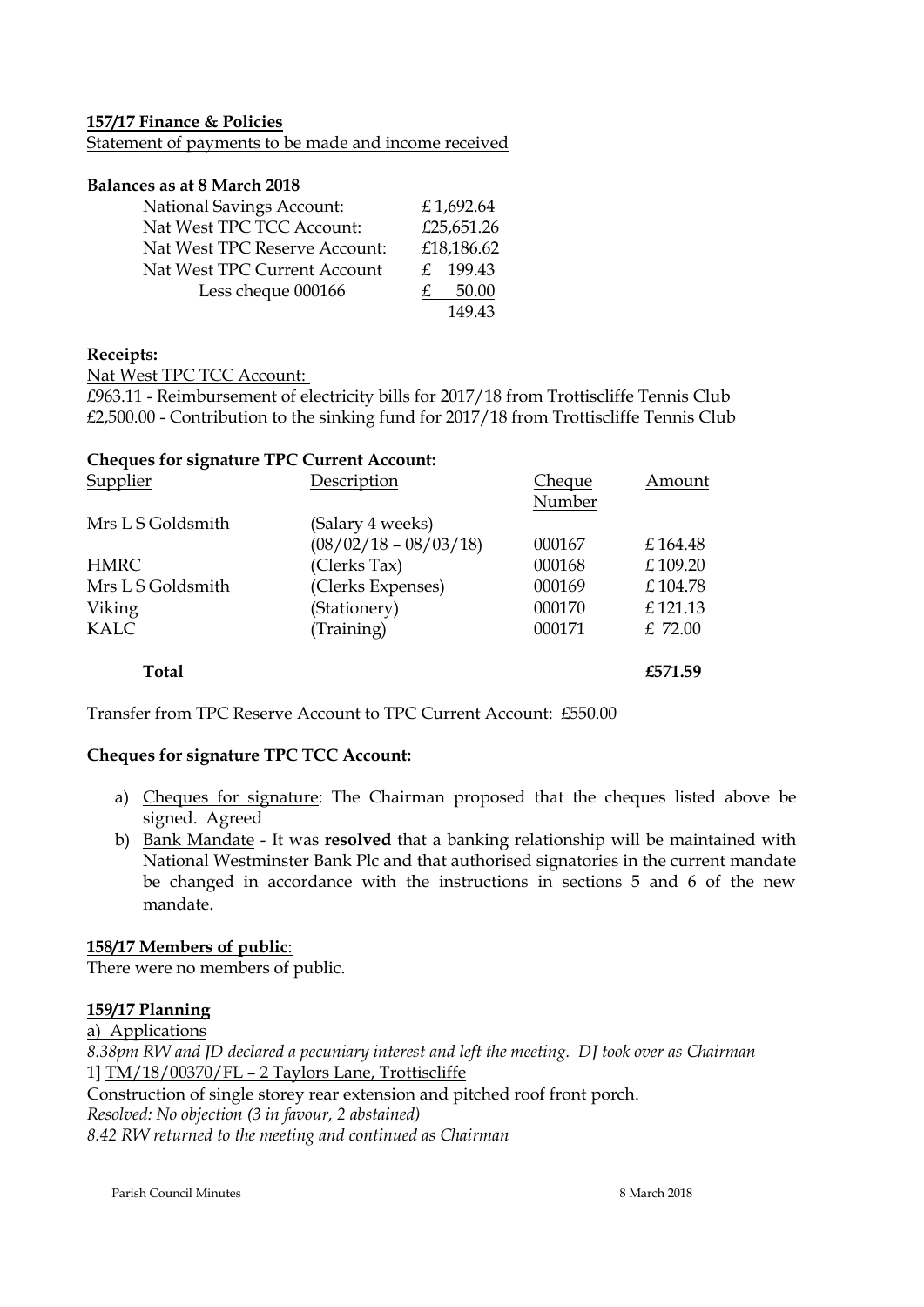# 2] TM/18/00357/OA – The Nursery, Taylors Lane, Trottiscliffe

Outline application for a detached bungalow to replace a mobile home.

*Resolved: Object We would like to draw your attention to the planning history of this site and that there has been a history of rejection of proposals for permanent accommodation on this site. We disagree with the reasoning in section 4.1 of the Design, Access and Planning Statement that a permanent dwelling, particularly one of this size, is needed for the applicant and family who are apparently employed at this small nursery site. We do not accept that the nursery business supports the local economy. We therefore disagree with the statement in section 6.5 that there is scope for small scale developments within the AONB where they support the local economy. Our local knowledge still informs us that a viable business is not operating at this site. We would be interested to know that should permission be granted what action/conditions will be taken/set to reinstate the land if the nursery business ceases. We therefore do not feel that there are Very Special Circumstances that provide a case to replace a mobile home in the Green Belt on the edge of our village envelope. 8.49pm JD returned to the meeting.*

# b) Decisions from T&MBC:

1] TM/18/00004/FL – 1 Pine Cottage, Church Lane, Trottiscliffe

To remove the small front porch and in-used conservatory to make way for an enlarged front porch and single storey rear/side extension with skylights. *Approved*

2] TM/18/000016/TNCA – Cheildon, Taylors Lane, Trottiscliffe

T1 Mature Horse Chestnut – re-pollard back to previous points.

T2 Mature Sycamore – reduce by 30% to re-balance tree/overhan

T3 Blue Cedar – reduce by 1/3 to clear overhead utilities and shapes sides

create bell like shape. *No objection* 

# c) Other planning matters

1] Whitaker Cottage – unauthorised use as separate dwelling. Enforcement are carrying out further investigations with respect to planning permissions for the site. The Clerk was asked to find out how Council Tax is being charged for this site.

2] Community Asset Register - Members discussed possible buildings that could be considered to be added to T&MBC Community Asset Register. The Clerk was asked to submit applications to register the Village Sign, the pond on Taylors Lane, the Tennis Courts, the Village Hall and the green opposite The George as community assets.

# **160/17 Highways, Footways and Footpaths**

1] Reported Faults

i) 306682 – refurbishment of the white lining within the traffic calming section on Taylors Lane/The Street/Addington Lane.

ii) 325587 – Addington Lane – regular flooding on road

iii) 325588 Pilgrims Way – deregulation of the speed limit to 30mph.

iv) Damage to village green and posts

v] Passing places on Pilgrims Way - request for passing places on Pilgrims Way.

2] Meeting with Highway Steward – Members noted that at the request of the Highways Steward the meeting planned for the 8 March 2018 to discuss all of the above faults and other highway issues has been postponed to the 21 March 2018. The Clerk was asked to find out if this meeting could take place on the 28 March 2018 so that RW could attend.

3] Litter Heroes – The Clerk has placed an article in The Pilgrims and put posters on the noticeboards calling for volunteers for a litter pick to take place on Saturday 28 April 2018. So far only one volunteer has come forward. The logistics of the litter pick were discussed. The Clerk explained that until the number of volunteers is known it was better to keep things flexible. The Clerk will place a further article in The Pilgrims suggesting that local residents

Parish Council Minutes 8 March 2018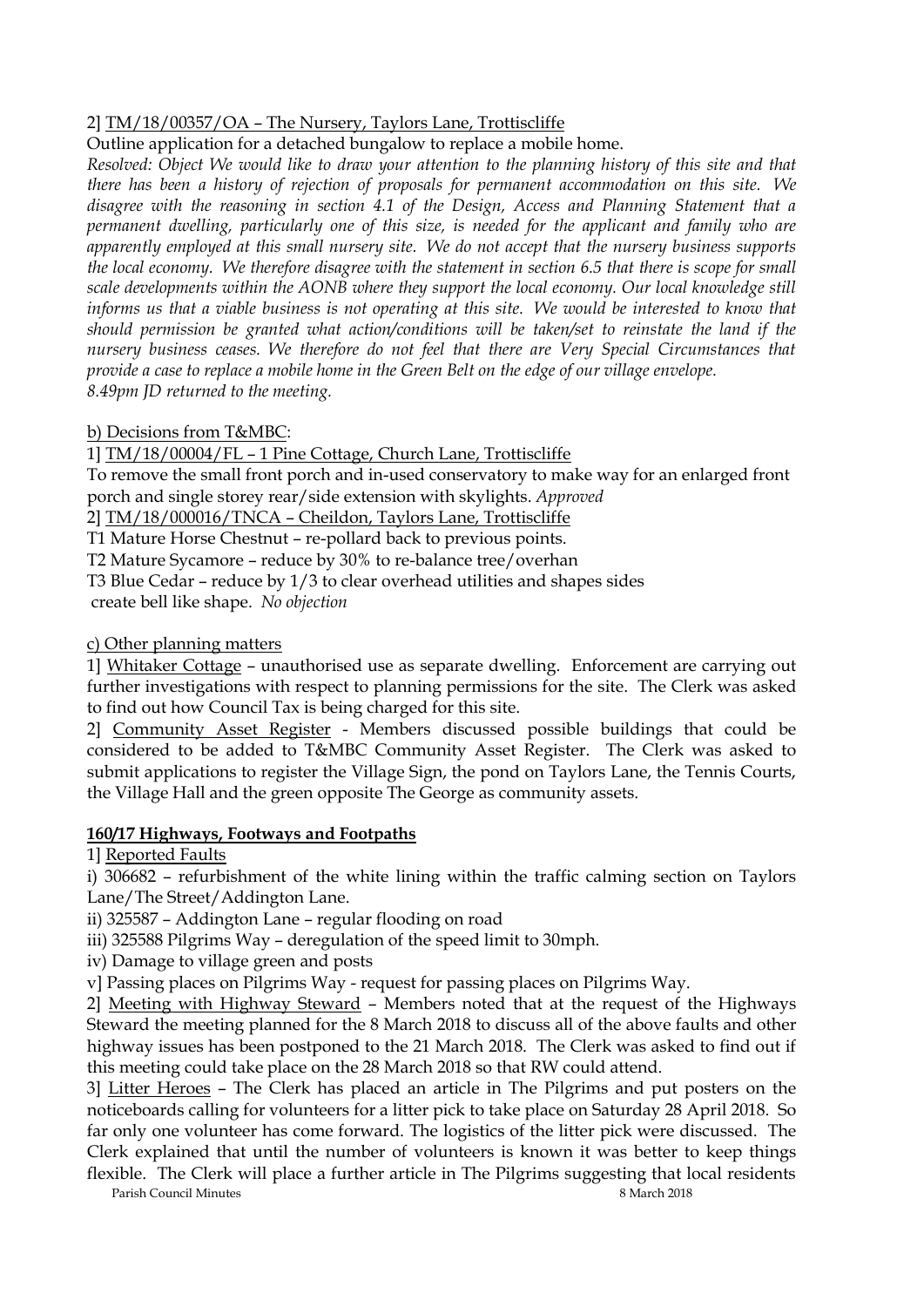can collect rubbish over the weekend of the 28/29th April. The Clerk will look to make individual arrangements with volunteers to decide which areas are to be covered and to both deliver and collect the equipment and any rubbish collected.

# **161/17 Open Spaces, Recreation Ground and Allotments**

1] Recreation Ground and playground – A quote of £589.00 to replace the horse springer in the play area was agreed. DJ kindly offered to help the Clerk install the new springer. The Clerk has asked Four Seasons to place some more wood-chip down on the area to the side of the village hall to improve the access. The padlock for the gate to the play area has been replaced. Members discussed a quote from Four Seasons of £858.90, (including VAT), to make essential repairs to the fencing around the play area. The Clerk was asked to seek alternative quotes.

2] Allotments – DJ reported that he is in the process of collecting the annual fees due from each allotment holder.

3] Request from Trottiscliffe School regarding field behind the allotments - Trottiscliffe School has submitted a formal request to use this land for educational purposes to extend the outdoor learning. The school are keen for a lease agreement to be drawn up and signed so that they can get on with the project. KALC recommended that the Parish Council use Surrey Hills Solicitors to draft the agreement. The Clerk has received a quote of £1000.00 for them to prepare the agreement. DG suggested that a quote is obtained from btf Partnerships who specialise in land management. The Clerk will also obtain one other quote.

## **162/17] Correspondence**

a) For Information

1] Area 2 Planning Committee – 11 April 2018

2] Joint Transportation Board – 12 March 2018

3] Parish Partnership Panel – 14 June 2018

4] Standards Committee – 5 March 2018

5] KALC Area Committee Meeting – 10 May 2018

b) On Circulation

1] KALC – Parish News – February 2018

2] JPCTCG – Agenda for meeting held on 1 February 2018

3] Clerk & Councils Direct – March 2018

4] Joint Transportation Board – Agenda for meeting due to be held on 12 March 2018

5] Parish Partnership Panel – Minutes of meeting held on 15 February 2018

c) Requiring Attention:

1] Kent Mineral Sites Plan Options – Consultation – The Clerk had circulated a draft response to the consultation prior to the meeting but had only received comments from JD. DG suggested a few changes having queried whether the Parish Council should be objecting to the consultation. It was agreed that the Parish Council should support Ryarsh by objecting to the proposals. It was agreed that comments on the letter should be sent to the Clerk before the 16 March 2018.

2] Kent Downs Area of Outstanding Natural Beauty Management Plan Consultation – The Clerk will place an article in The Pilgrims encouraging residents to respond to the consultation.